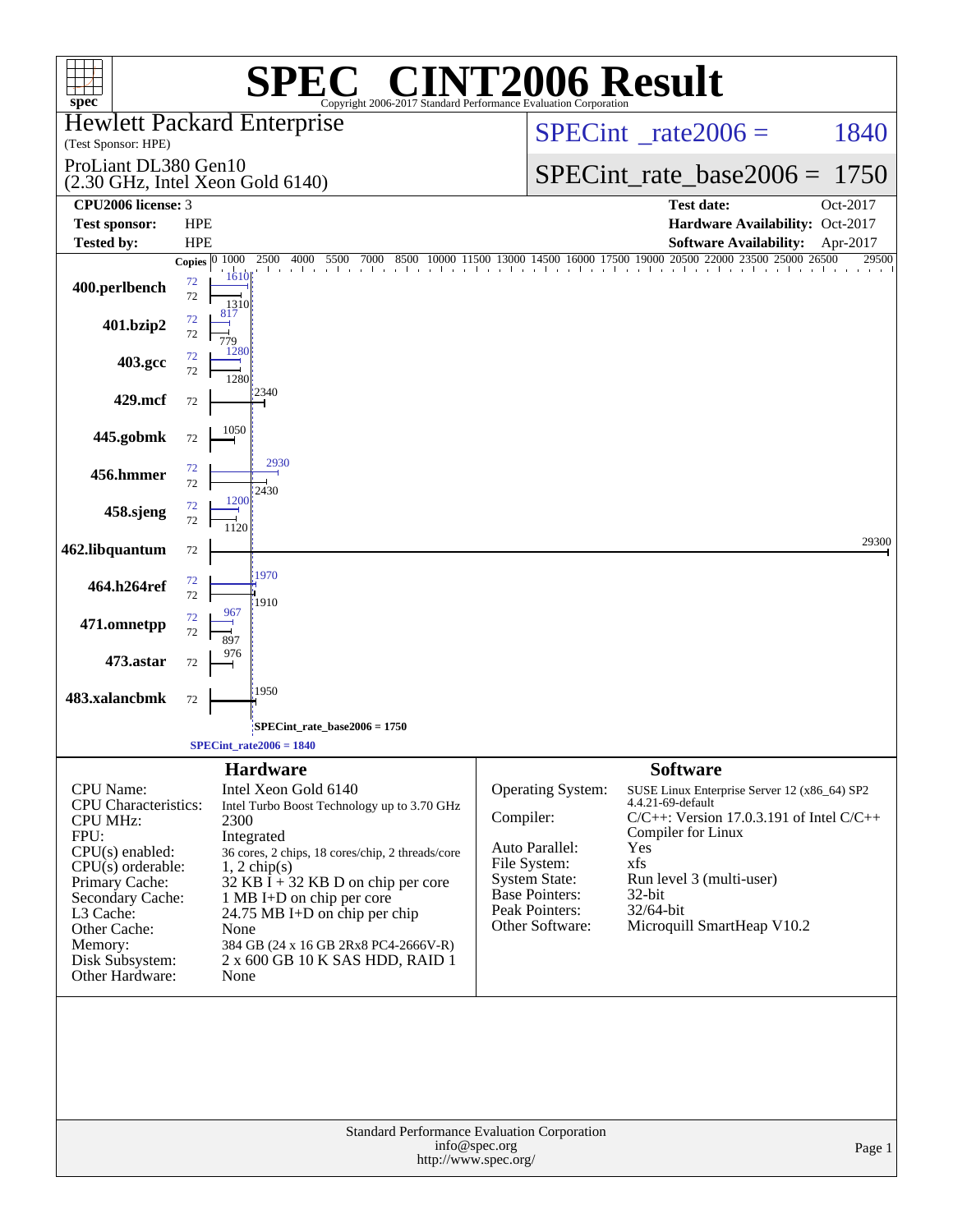

#### Hewlett Packard Enterprise

(Test Sponsor: HPE)

ProLiant DL380 Gen10

(2.30 GHz, Intel Xeon Gold 6140)

SPECint rate $2006 = 1840$ 

# [SPECint\\_rate\\_base2006 =](http://www.spec.org/auto/cpu2006/Docs/result-fields.html#SPECintratebase2006) 1750

**[CPU2006 license:](http://www.spec.org/auto/cpu2006/Docs/result-fields.html#CPU2006license)** 3 **[Test date:](http://www.spec.org/auto/cpu2006/Docs/result-fields.html#Testdate)** Oct-2017 **[Test sponsor:](http://www.spec.org/auto/cpu2006/Docs/result-fields.html#Testsponsor)** HPE **[Hardware Availability:](http://www.spec.org/auto/cpu2006/Docs/result-fields.html#HardwareAvailability)** Oct-2017 **[Tested by:](http://www.spec.org/auto/cpu2006/Docs/result-fields.html#Testedby)** HPE **[Software Availability:](http://www.spec.org/auto/cpu2006/Docs/result-fields.html#SoftwareAvailability)** Apr-2017

#### **[Results Table](http://www.spec.org/auto/cpu2006/Docs/result-fields.html#ResultsTable)**

|                                                                                                          | <b>Base</b>   |                |             |                |       |                |             |               | <b>Peak</b>    |              |                |              |                |              |  |
|----------------------------------------------------------------------------------------------------------|---------------|----------------|-------------|----------------|-------|----------------|-------------|---------------|----------------|--------------|----------------|--------------|----------------|--------------|--|
| <b>Benchmark</b>                                                                                         | <b>Copies</b> | <b>Seconds</b> | Ratio       | <b>Seconds</b> | Ratio | <b>Seconds</b> | Ratio       | <b>Copies</b> | <b>Seconds</b> | <b>Ratio</b> | <b>Seconds</b> | <b>Ratio</b> | <b>Seconds</b> | <b>Ratio</b> |  |
| 400.perlbench                                                                                            | 72            | 536            | 1310        | 536            | 1310  | 536            | 1310        | 72            | 437            | 1610         | 442            | 1590         | 437            | 1610         |  |
| 401.bzip2                                                                                                | 72            | 893            | 778         | 892            | 779   | 890            | 781         | 72            | 849            | 819          | 854            | 814          | 850            | 817          |  |
| $403.\mathrm{gcc}$                                                                                       | 72            | 455            | 1270        | 454            | 1280  | 453            | 1280l       | 72            | 453            | 1280         | 453            | 1280         | 455            | 1270         |  |
| $429$ .mcf                                                                                               | 72            | 280            | 2350        | 280            | 2340  | 281            | 2330        | 72            | 280            | 2350         | 280            | 2340         | 281            | 2330         |  |
| $445$ .gobm $k$                                                                                          | 72            | 723            | 1050        | 722            | 1050  | 723            | 1050        | 72            | 723            | 1050         | 722            | 1050         | 723            | 1050         |  |
| 456.hmmer                                                                                                | 72            | 276            | 2430        | 276            | 2440  | 276            | 2430        | 72            | 229            | 2930         | 229            | 2940         | 229            | 2930         |  |
| $458$ .sjeng                                                                                             | 72            | 779            | 1120        | 779            | 1120  | 779            | 1120        | 72            | 723            | 1200         | 723            | 1200         | 724            | 1200         |  |
| 462.libquantum                                                                                           | 72            | 50.9           | 29300       | 50.9           | 29300 | 50.9           | 29300       | 72            | 50.9           | 29300        | 50.9           | 29300        | 50.9           | 29300        |  |
| 464.h264ref                                                                                              | 72            | 836            | <b>1910</b> | 833            | 1910  | 838            | 1900        | 72            | 809            | 1970         | 807            | 1970         | 816            | 1950         |  |
| 471.omnetpp                                                                                              | 72            | 501            | 898         | 502            | 897   | 502            | 897         | 72            | 465            | 967          | 466            | 966          | 465            | 967          |  |
| $473.$ astar                                                                                             | 72            | 518            | 976         | 517            | 977   | 518            | 976         | 72            | 518            | 976          | 517            | 977          | 518            | 976          |  |
| 483.xalancbmk                                                                                            | 72            | 254            | 1960        | 254            | 1950  | 254            | <b>1950</b> | 72            | 254            | 1960         | 254            | 1950         | 254            | 1950         |  |
| Results appear in the order in which they were run. Bold underlined text indicates a median measurement. |               |                |             |                |       |                |             |               |                |              |                |              |                |              |  |

#### **[Submit Notes](http://www.spec.org/auto/cpu2006/Docs/result-fields.html#SubmitNotes)**

 The numactl mechanism was used to bind copies to processors. The config file option 'submit' was used to generate numactl commands to bind each copy to a specific processor. For details, please see the config file.

### **[Operating System Notes](http://www.spec.org/auto/cpu2006/Docs/result-fields.html#OperatingSystemNotes)**

 Stack size set to unlimited using "ulimit -s unlimited" Transparent Huge Pages enabled by default Filesystem page cache cleared with: shell invocation of 'sync; echo 3 > /proc/sys/vm/drop\_caches' prior to run runspec command invoked through numactl i.e.: numactl --interleave=all runspec <etc>

#### **[Platform Notes](http://www.spec.org/auto/cpu2006/Docs/result-fields.html#PlatformNotes)**

 BIOS Configuration: Thermal Configuration set to Maximum Cooling Memory Patrol Scrubbing set to Disabled LLC Prefetcher set to Enabled LLC Dead Line Allocation set to Disabled Workload Pofile set to General Throughput Compute Minimum Processor Idle Power Core C-State set to C1E

 Sysinfo program /cpu2006/config/sysinfo.rev6993 Revision 6993 of 2015-11-06 (b5e8d4b4eb51ed28d7f98696cbe290c1) running on linux Tue Oct 10 09:09:25 2017

Continued on next page

Standard Performance Evaluation Corporation [info@spec.org](mailto:info@spec.org) <http://www.spec.org/>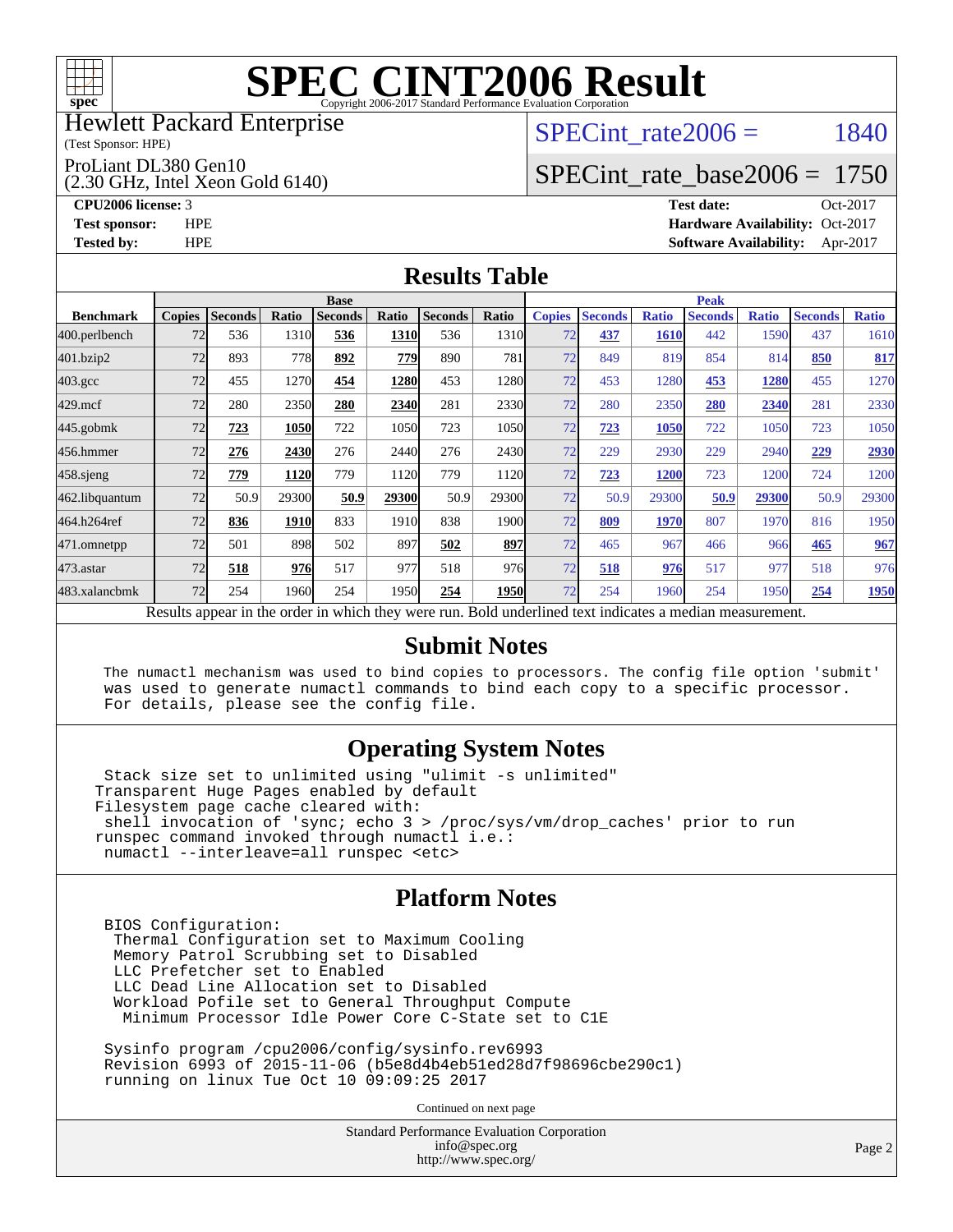

Hewlett Packard Enterprise

(Test Sponsor: HPE)

 $SPECTnt_rate2006 = 1840$ 

ProLiant DL380 Gen10

(2.30 GHz, Intel Xeon Gold 6140)

[SPECint\\_rate\\_base2006 =](http://www.spec.org/auto/cpu2006/Docs/result-fields.html#SPECintratebase2006) 1750

**[CPU2006 license:](http://www.spec.org/auto/cpu2006/Docs/result-fields.html#CPU2006license)** 3 **[Test date:](http://www.spec.org/auto/cpu2006/Docs/result-fields.html#Testdate)** Oct-2017 **[Test sponsor:](http://www.spec.org/auto/cpu2006/Docs/result-fields.html#Testsponsor)** HPE **[Hardware Availability:](http://www.spec.org/auto/cpu2006/Docs/result-fields.html#HardwareAvailability)** Oct-2017 **[Tested by:](http://www.spec.org/auto/cpu2006/Docs/result-fields.html#Testedby)** HPE **[Software Availability:](http://www.spec.org/auto/cpu2006/Docs/result-fields.html#SoftwareAvailability)** Apr-2017

### **[Platform Notes \(Continued\)](http://www.spec.org/auto/cpu2006/Docs/result-fields.html#PlatformNotes)**

| This section contains SUT (System Under Test) info as seen by<br>some common utilities. To remove or add to this section, see:<br>http://www.spec.org/cpu2006/Docs/config.html#sysinfo                                                                                                                                                                                                                                                                                                                      |        |
|-------------------------------------------------------------------------------------------------------------------------------------------------------------------------------------------------------------------------------------------------------------------------------------------------------------------------------------------------------------------------------------------------------------------------------------------------------------------------------------------------------------|--------|
| From /proc/cpuinfo<br>model name : Intel(R) Xeon(R) Gold 6140 CPU @ 2.30GHz<br>2 "physical id"s (chips)<br>72 "processors"                                                                                                                                                                                                                                                                                                                                                                                  |        |
| cores, siblings (Caution: counting these is hw and system dependent.<br>The<br>following excerpts from /proc/cpuinfo might not be reliable. Use with<br>caution.)<br>cpu cores $: 18$                                                                                                                                                                                                                                                                                                                       |        |
| siblings : 36<br>physical 0: cores 0 1 2 3 8 9 10 11 16 17 18 19 20 24 25 26 27<br>physical 1: cores 0 1 2 3 8 9 10 11 16 17 18 19 20 24 25 26 27<br>cache size $: 25344$ KB                                                                                                                                                                                                                                                                                                                                |        |
| From /proc/meminfo<br>MemTotal:<br>395922428 kB<br>HugePages_Total:<br>$\Omega$<br>Hugepagesize: 2048 kB                                                                                                                                                                                                                                                                                                                                                                                                    |        |
| From /etc/*release* /etc/*version*<br>SuSE-release:<br>SUSE Linux Enterprise Server 12 (x86_64)<br>$VERSION = 12$<br>$PATCHLEVEL = 2$<br># This file is deprecated and will be removed in a future service pack or<br>release.<br># Please check /etc/os-release for details about this release.<br>os-release:<br>NAME="SLES"<br>VERSION="12-SP2"<br>VERSION_ID="12.2"<br>PRETTY_NAME="SUSE Linux Enterprise Server 12 SP2"<br>ID="sles"<br>ANSI COLOR="0;32"<br>$CPE\_NAME = "cpe://o:suse: sles:12:sp2"$ |        |
| uname $-a$ :<br>Linux linux 4.4.21-69-default #1 SMP Tue Oct 25 10:58:20 UTC 2016 (9464f67)<br>x86_64 x86_64 x86_64 GNU/Linux                                                                                                                                                                                                                                                                                                                                                                               |        |
| run-level 3 Oct 10 08:54                                                                                                                                                                                                                                                                                                                                                                                                                                                                                    |        |
| SPEC is set to: /cpu2006<br>Filesystem<br>Size Used Avail Use% Mounted on<br>Type<br>559G<br>65G<br>$/\text{dev/sda2}$<br>xfs<br>494G<br>12% /<br>Additional information from dmidecode:                                                                                                                                                                                                                                                                                                                    |        |
| Warning: Use caution when you interpret this section. The 'dmidecode' program<br>reads system data which is "intended to allow hardware to be accurately<br>Continued on next page                                                                                                                                                                                                                                                                                                                          |        |
| <b>Standard Performance Evaluation Corporation</b><br>info@spec.org<br>http://www.spec.org/                                                                                                                                                                                                                                                                                                                                                                                                                 | Page 3 |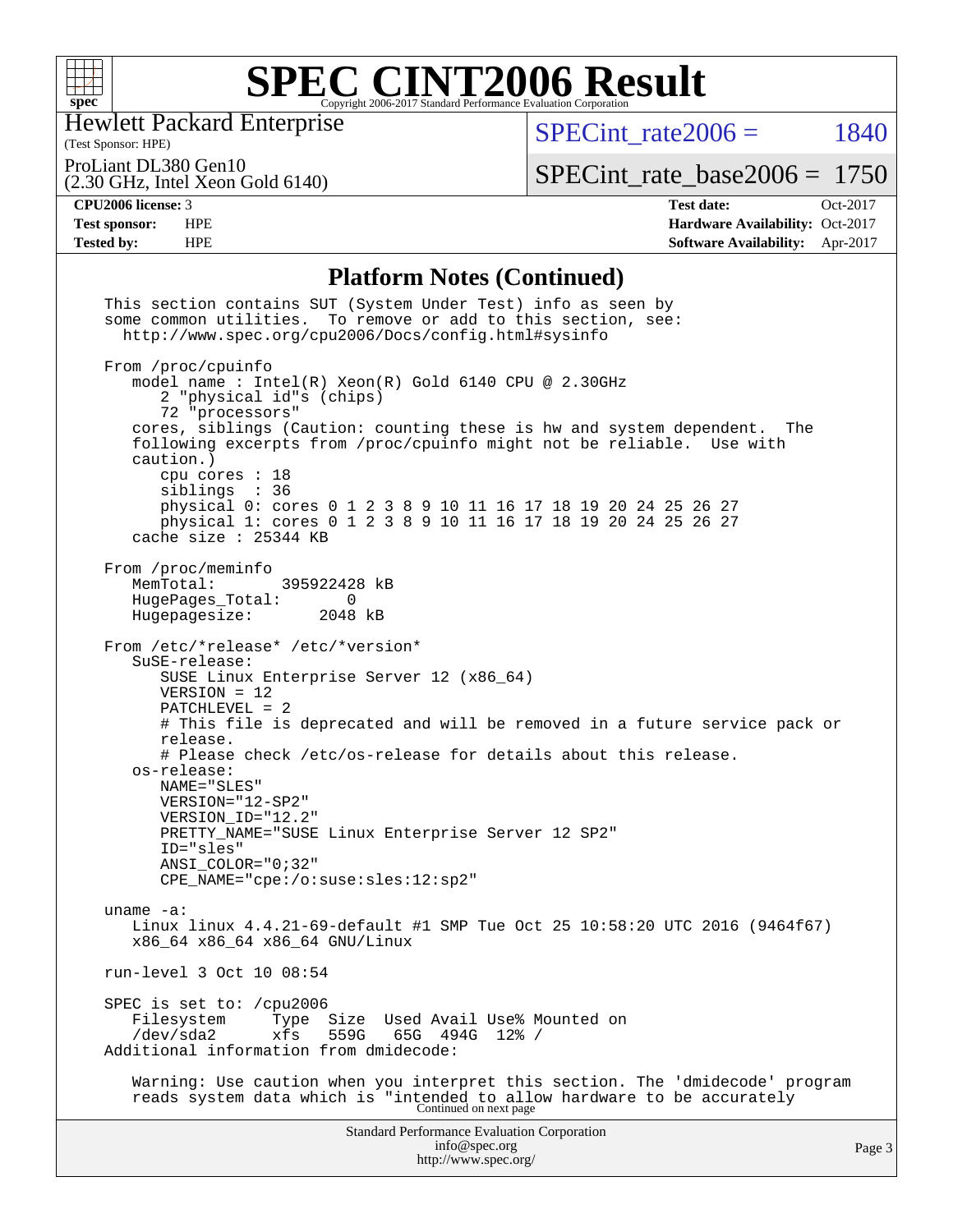

Hewlett Packard Enterprise

(Test Sponsor: HPE)

SPECint rate $2006 = 1840$ 

(2.30 GHz, Intel Xeon Gold 6140) ProLiant DL380 Gen10

[SPECint\\_rate\\_base2006 =](http://www.spec.org/auto/cpu2006/Docs/result-fields.html#SPECintratebase2006) 1750

**[CPU2006 license:](http://www.spec.org/auto/cpu2006/Docs/result-fields.html#CPU2006license)** 3 **[Test date:](http://www.spec.org/auto/cpu2006/Docs/result-fields.html#Testdate)** Oct-2017 **[Test sponsor:](http://www.spec.org/auto/cpu2006/Docs/result-fields.html#Testsponsor)** HPE **[Hardware Availability:](http://www.spec.org/auto/cpu2006/Docs/result-fields.html#HardwareAvailability)** Oct-2017 **[Tested by:](http://www.spec.org/auto/cpu2006/Docs/result-fields.html#Testedby)** HPE **[Software Availability:](http://www.spec.org/auto/cpu2006/Docs/result-fields.html#SoftwareAvailability)** Apr-2017

#### **[Platform Notes \(Continued\)](http://www.spec.org/auto/cpu2006/Docs/result-fields.html#PlatformNotes)**

 determined", but the intent may not be met, as there are frequent changes to hardware, firmware, and the "DMTF SMBIOS" standard.

 BIOS HPE U30 09/29/2017 Memory: 24x HPE 840756-091 16 GB 2 rank 2666 MHz

(End of data from sysinfo program)

#### **[General Notes](http://www.spec.org/auto/cpu2006/Docs/result-fields.html#GeneralNotes)**

Environment variables set by runspec before the start of the run: LD LIBRARY PATH = "/cpu2006/lib/ia32:/cpu2006/lib/intel64:/cpu2006/sh10.2"

Binaries compiled on a system with 1x Intel Core i7-4790 CPU + 32GB RAM memory using Redhat Enterprise Linux 7.2

### **[Base Compiler Invocation](http://www.spec.org/auto/cpu2006/Docs/result-fields.html#BaseCompilerInvocation)**

[C benchmarks](http://www.spec.org/auto/cpu2006/Docs/result-fields.html#Cbenchmarks):

[icc -m32 -L/opt/intel/compilers\\_and\\_libraries\\_2017/linux/lib/ia32](http://www.spec.org/cpu2006/results/res2017q4/cpu2006-20171031-50473.flags.html#user_CCbase_intel_icc_c29f3ff5a7ed067b11e4ec10a03f03ae)

[C++ benchmarks:](http://www.spec.org/auto/cpu2006/Docs/result-fields.html#CXXbenchmarks)

[icpc -m32 -L/opt/intel/compilers\\_and\\_libraries\\_2017/linux/lib/ia32](http://www.spec.org/cpu2006/results/res2017q4/cpu2006-20171031-50473.flags.html#user_CXXbase_intel_icpc_8c35c7808b62dab9ae41a1aa06361b6b)

### **[Base Portability Flags](http://www.spec.org/auto/cpu2006/Docs/result-fields.html#BasePortabilityFlags)**

 400.perlbench: [-D\\_FILE\\_OFFSET\\_BITS=64](http://www.spec.org/cpu2006/results/res2017q4/cpu2006-20171031-50473.flags.html#user_basePORTABILITY400_perlbench_file_offset_bits_64_438cf9856305ebd76870a2c6dc2689ab) [-DSPEC\\_CPU\\_LINUX\\_IA32](http://www.spec.org/cpu2006/results/res2017q4/cpu2006-20171031-50473.flags.html#b400.perlbench_baseCPORTABILITY_DSPEC_CPU_LINUX_IA32) 401.bzip2: [-D\\_FILE\\_OFFSET\\_BITS=64](http://www.spec.org/cpu2006/results/res2017q4/cpu2006-20171031-50473.flags.html#user_basePORTABILITY401_bzip2_file_offset_bits_64_438cf9856305ebd76870a2c6dc2689ab) 403.gcc: [-D\\_FILE\\_OFFSET\\_BITS=64](http://www.spec.org/cpu2006/results/res2017q4/cpu2006-20171031-50473.flags.html#user_basePORTABILITY403_gcc_file_offset_bits_64_438cf9856305ebd76870a2c6dc2689ab) 429.mcf: [-D\\_FILE\\_OFFSET\\_BITS=64](http://www.spec.org/cpu2006/results/res2017q4/cpu2006-20171031-50473.flags.html#user_basePORTABILITY429_mcf_file_offset_bits_64_438cf9856305ebd76870a2c6dc2689ab) 445.gobmk: [-D\\_FILE\\_OFFSET\\_BITS=64](http://www.spec.org/cpu2006/results/res2017q4/cpu2006-20171031-50473.flags.html#user_basePORTABILITY445_gobmk_file_offset_bits_64_438cf9856305ebd76870a2c6dc2689ab) 456.hmmer: [-D\\_FILE\\_OFFSET\\_BITS=64](http://www.spec.org/cpu2006/results/res2017q4/cpu2006-20171031-50473.flags.html#user_basePORTABILITY456_hmmer_file_offset_bits_64_438cf9856305ebd76870a2c6dc2689ab) 458.sjeng: [-D\\_FILE\\_OFFSET\\_BITS=64](http://www.spec.org/cpu2006/results/res2017q4/cpu2006-20171031-50473.flags.html#user_basePORTABILITY458_sjeng_file_offset_bits_64_438cf9856305ebd76870a2c6dc2689ab) 462.libquantum: [-D\\_FILE\\_OFFSET\\_BITS=64](http://www.spec.org/cpu2006/results/res2017q4/cpu2006-20171031-50473.flags.html#user_basePORTABILITY462_libquantum_file_offset_bits_64_438cf9856305ebd76870a2c6dc2689ab) [-DSPEC\\_CPU\\_LINUX](http://www.spec.org/cpu2006/results/res2017q4/cpu2006-20171031-50473.flags.html#b462.libquantum_baseCPORTABILITY_DSPEC_CPU_LINUX) 464.h264ref: [-D\\_FILE\\_OFFSET\\_BITS=64](http://www.spec.org/cpu2006/results/res2017q4/cpu2006-20171031-50473.flags.html#user_basePORTABILITY464_h264ref_file_offset_bits_64_438cf9856305ebd76870a2c6dc2689ab) 471.omnetpp: [-D\\_FILE\\_OFFSET\\_BITS=64](http://www.spec.org/cpu2006/results/res2017q4/cpu2006-20171031-50473.flags.html#user_basePORTABILITY471_omnetpp_file_offset_bits_64_438cf9856305ebd76870a2c6dc2689ab) 473.astar: [-D\\_FILE\\_OFFSET\\_BITS=64](http://www.spec.org/cpu2006/results/res2017q4/cpu2006-20171031-50473.flags.html#user_basePORTABILITY473_astar_file_offset_bits_64_438cf9856305ebd76870a2c6dc2689ab) 483.xalancbmk: [-D\\_FILE\\_OFFSET\\_BITS=64](http://www.spec.org/cpu2006/results/res2017q4/cpu2006-20171031-50473.flags.html#user_basePORTABILITY483_xalancbmk_file_offset_bits_64_438cf9856305ebd76870a2c6dc2689ab) [-DSPEC\\_CPU\\_LINUX](http://www.spec.org/cpu2006/results/res2017q4/cpu2006-20171031-50473.flags.html#b483.xalancbmk_baseCXXPORTABILITY_DSPEC_CPU_LINUX)

# **[Base Optimization Flags](http://www.spec.org/auto/cpu2006/Docs/result-fields.html#BaseOptimizationFlags)**

[C benchmarks](http://www.spec.org/auto/cpu2006/Docs/result-fields.html#Cbenchmarks):

[-xCORE-AVX512](http://www.spec.org/cpu2006/results/res2017q4/cpu2006-20171031-50473.flags.html#user_CCbase_f-xCORE-AVX512) [-ipo](http://www.spec.org/cpu2006/results/res2017q4/cpu2006-20171031-50473.flags.html#user_CCbase_f-ipo) [-O3](http://www.spec.org/cpu2006/results/res2017q4/cpu2006-20171031-50473.flags.html#user_CCbase_f-O3) [-no-prec-div](http://www.spec.org/cpu2006/results/res2017q4/cpu2006-20171031-50473.flags.html#user_CCbase_f-no-prec-div) [-qopt-prefetch](http://www.spec.org/cpu2006/results/res2017q4/cpu2006-20171031-50473.flags.html#user_CCbase_f-qopt-prefetch) [-qopt-mem-layout-trans=3](http://www.spec.org/cpu2006/results/res2017q4/cpu2006-20171031-50473.flags.html#user_CCbase_f-qopt-mem-layout-trans_170f5be61cd2cedc9b54468c59262d5d)

Continued on next page

Standard Performance Evaluation Corporation [info@spec.org](mailto:info@spec.org) <http://www.spec.org/>

Page 4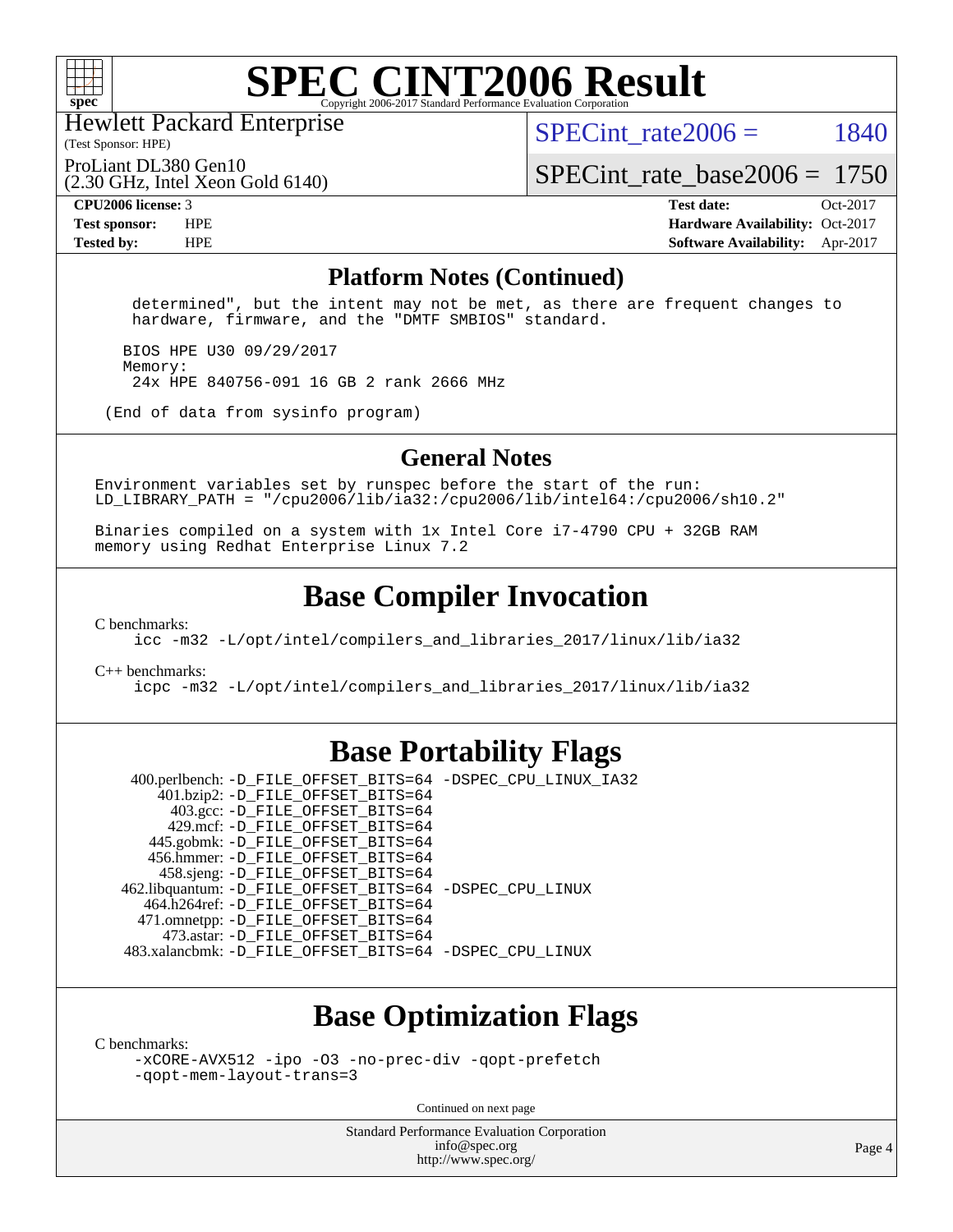

Hewlett Packard Enterprise

(Test Sponsor: HPE)

SPECint rate $2006 = 1840$ 

(2.30 GHz, Intel Xeon Gold 6140) ProLiant DL380 Gen10

[SPECint\\_rate\\_base2006 =](http://www.spec.org/auto/cpu2006/Docs/result-fields.html#SPECintratebase2006) 1750

**[CPU2006 license:](http://www.spec.org/auto/cpu2006/Docs/result-fields.html#CPU2006license)** 3 **[Test date:](http://www.spec.org/auto/cpu2006/Docs/result-fields.html#Testdate)** Oct-2017 **[Test sponsor:](http://www.spec.org/auto/cpu2006/Docs/result-fields.html#Testsponsor)** HPE **[Hardware Availability:](http://www.spec.org/auto/cpu2006/Docs/result-fields.html#HardwareAvailability)** Oct-2017 **[Tested by:](http://www.spec.org/auto/cpu2006/Docs/result-fields.html#Testedby)** HPE **[Software Availability:](http://www.spec.org/auto/cpu2006/Docs/result-fields.html#SoftwareAvailability)** Apr-2017

# **[Base Optimization Flags \(Continued\)](http://www.spec.org/auto/cpu2006/Docs/result-fields.html#BaseOptimizationFlags)**

[C++ benchmarks:](http://www.spec.org/auto/cpu2006/Docs/result-fields.html#CXXbenchmarks)

[-xCORE-AVX512](http://www.spec.org/cpu2006/results/res2017q4/cpu2006-20171031-50473.flags.html#user_CXXbase_f-xCORE-AVX512) [-ipo](http://www.spec.org/cpu2006/results/res2017q4/cpu2006-20171031-50473.flags.html#user_CXXbase_f-ipo) [-O3](http://www.spec.org/cpu2006/results/res2017q4/cpu2006-20171031-50473.flags.html#user_CXXbase_f-O3) [-no-prec-div](http://www.spec.org/cpu2006/results/res2017q4/cpu2006-20171031-50473.flags.html#user_CXXbase_f-no-prec-div) [-qopt-prefetch](http://www.spec.org/cpu2006/results/res2017q4/cpu2006-20171031-50473.flags.html#user_CXXbase_f-qopt-prefetch) [-qopt-mem-layout-trans=3](http://www.spec.org/cpu2006/results/res2017q4/cpu2006-20171031-50473.flags.html#user_CXXbase_f-qopt-mem-layout-trans_170f5be61cd2cedc9b54468c59262d5d) [-Wl,-z,muldefs](http://www.spec.org/cpu2006/results/res2017q4/cpu2006-20171031-50473.flags.html#user_CXXbase_link_force_multiple1_74079c344b956b9658436fd1b6dd3a8a) [-L/sh10.2 -lsmartheap](http://www.spec.org/cpu2006/results/res2017q4/cpu2006-20171031-50473.flags.html#user_CXXbase_SmartHeap_b831f2d313e2fffa6dfe3f00ffc1f1c0)

### **[Base Other Flags](http://www.spec.org/auto/cpu2006/Docs/result-fields.html#BaseOtherFlags)**

[C benchmarks](http://www.spec.org/auto/cpu2006/Docs/result-fields.html#Cbenchmarks):

403.gcc: [-Dalloca=\\_alloca](http://www.spec.org/cpu2006/results/res2017q4/cpu2006-20171031-50473.flags.html#b403.gcc_baseEXTRA_CFLAGS_Dalloca_be3056838c12de2578596ca5467af7f3)

# **[Peak Compiler Invocation](http://www.spec.org/auto/cpu2006/Docs/result-fields.html#PeakCompilerInvocation)**

[C benchmarks \(except as noted below\)](http://www.spec.org/auto/cpu2006/Docs/result-fields.html#Cbenchmarksexceptasnotedbelow):

[icc -m32 -L/opt/intel/compilers\\_and\\_libraries\\_2017/linux/lib/ia32](http://www.spec.org/cpu2006/results/res2017q4/cpu2006-20171031-50473.flags.html#user_CCpeak_intel_icc_c29f3ff5a7ed067b11e4ec10a03f03ae)

400.perlbench: [icc -m64](http://www.spec.org/cpu2006/results/res2017q4/cpu2006-20171031-50473.flags.html#user_peakCCLD400_perlbench_intel_icc_64bit_bda6cc9af1fdbb0edc3795bac97ada53)

401.bzip2: [icc -m64](http://www.spec.org/cpu2006/results/res2017q4/cpu2006-20171031-50473.flags.html#user_peakCCLD401_bzip2_intel_icc_64bit_bda6cc9af1fdbb0edc3795bac97ada53)

456.hmmer: [icc -m64](http://www.spec.org/cpu2006/results/res2017q4/cpu2006-20171031-50473.flags.html#user_peakCCLD456_hmmer_intel_icc_64bit_bda6cc9af1fdbb0edc3795bac97ada53)

458.sjeng: [icc -m64](http://www.spec.org/cpu2006/results/res2017q4/cpu2006-20171031-50473.flags.html#user_peakCCLD458_sjeng_intel_icc_64bit_bda6cc9af1fdbb0edc3795bac97ada53)

#### [C++ benchmarks:](http://www.spec.org/auto/cpu2006/Docs/result-fields.html#CXXbenchmarks)

[icpc -m32 -L/opt/intel/compilers\\_and\\_libraries\\_2017/linux/lib/ia32](http://www.spec.org/cpu2006/results/res2017q4/cpu2006-20171031-50473.flags.html#user_CXXpeak_intel_icpc_8c35c7808b62dab9ae41a1aa06361b6b)

### **[Peak Portability Flags](http://www.spec.org/auto/cpu2006/Docs/result-fields.html#PeakPortabilityFlags)**

 400.perlbench: [-DSPEC\\_CPU\\_LP64](http://www.spec.org/cpu2006/results/res2017q4/cpu2006-20171031-50473.flags.html#b400.perlbench_peakCPORTABILITY_DSPEC_CPU_LP64) [-DSPEC\\_CPU\\_LINUX\\_X64](http://www.spec.org/cpu2006/results/res2017q4/cpu2006-20171031-50473.flags.html#b400.perlbench_peakCPORTABILITY_DSPEC_CPU_LINUX_X64) 401.bzip2: [-DSPEC\\_CPU\\_LP64](http://www.spec.org/cpu2006/results/res2017q4/cpu2006-20171031-50473.flags.html#suite_peakCPORTABILITY401_bzip2_DSPEC_CPU_LP64) 403.gcc: [-D\\_FILE\\_OFFSET\\_BITS=64](http://www.spec.org/cpu2006/results/res2017q4/cpu2006-20171031-50473.flags.html#user_peakPORTABILITY403_gcc_file_offset_bits_64_438cf9856305ebd76870a2c6dc2689ab) 429.mcf: [-D\\_FILE\\_OFFSET\\_BITS=64](http://www.spec.org/cpu2006/results/res2017q4/cpu2006-20171031-50473.flags.html#user_peakPORTABILITY429_mcf_file_offset_bits_64_438cf9856305ebd76870a2c6dc2689ab) 445.gobmk: [-D\\_FILE\\_OFFSET\\_BITS=64](http://www.spec.org/cpu2006/results/res2017q4/cpu2006-20171031-50473.flags.html#user_peakPORTABILITY445_gobmk_file_offset_bits_64_438cf9856305ebd76870a2c6dc2689ab) 456.hmmer: [-DSPEC\\_CPU\\_LP64](http://www.spec.org/cpu2006/results/res2017q4/cpu2006-20171031-50473.flags.html#suite_peakCPORTABILITY456_hmmer_DSPEC_CPU_LP64) 458.sjeng: [-DSPEC\\_CPU\\_LP64](http://www.spec.org/cpu2006/results/res2017q4/cpu2006-20171031-50473.flags.html#suite_peakCPORTABILITY458_sjeng_DSPEC_CPU_LP64) 462.libquantum: [-D\\_FILE\\_OFFSET\\_BITS=64](http://www.spec.org/cpu2006/results/res2017q4/cpu2006-20171031-50473.flags.html#user_peakPORTABILITY462_libquantum_file_offset_bits_64_438cf9856305ebd76870a2c6dc2689ab) [-DSPEC\\_CPU\\_LINUX](http://www.spec.org/cpu2006/results/res2017q4/cpu2006-20171031-50473.flags.html#b462.libquantum_peakCPORTABILITY_DSPEC_CPU_LINUX) 464.h264ref: [-D\\_FILE\\_OFFSET\\_BITS=64](http://www.spec.org/cpu2006/results/res2017q4/cpu2006-20171031-50473.flags.html#user_peakPORTABILITY464_h264ref_file_offset_bits_64_438cf9856305ebd76870a2c6dc2689ab) 471.omnetpp: [-D\\_FILE\\_OFFSET\\_BITS=64](http://www.spec.org/cpu2006/results/res2017q4/cpu2006-20171031-50473.flags.html#user_peakPORTABILITY471_omnetpp_file_offset_bits_64_438cf9856305ebd76870a2c6dc2689ab) 473.astar: [-D\\_FILE\\_OFFSET\\_BITS=64](http://www.spec.org/cpu2006/results/res2017q4/cpu2006-20171031-50473.flags.html#user_peakPORTABILITY473_astar_file_offset_bits_64_438cf9856305ebd76870a2c6dc2689ab) 483.xalancbmk: [-D\\_FILE\\_OFFSET\\_BITS=64](http://www.spec.org/cpu2006/results/res2017q4/cpu2006-20171031-50473.flags.html#user_peakPORTABILITY483_xalancbmk_file_offset_bits_64_438cf9856305ebd76870a2c6dc2689ab) [-DSPEC\\_CPU\\_LINUX](http://www.spec.org/cpu2006/results/res2017q4/cpu2006-20171031-50473.flags.html#b483.xalancbmk_peakCXXPORTABILITY_DSPEC_CPU_LINUX)

> Standard Performance Evaluation Corporation [info@spec.org](mailto:info@spec.org) <http://www.spec.org/>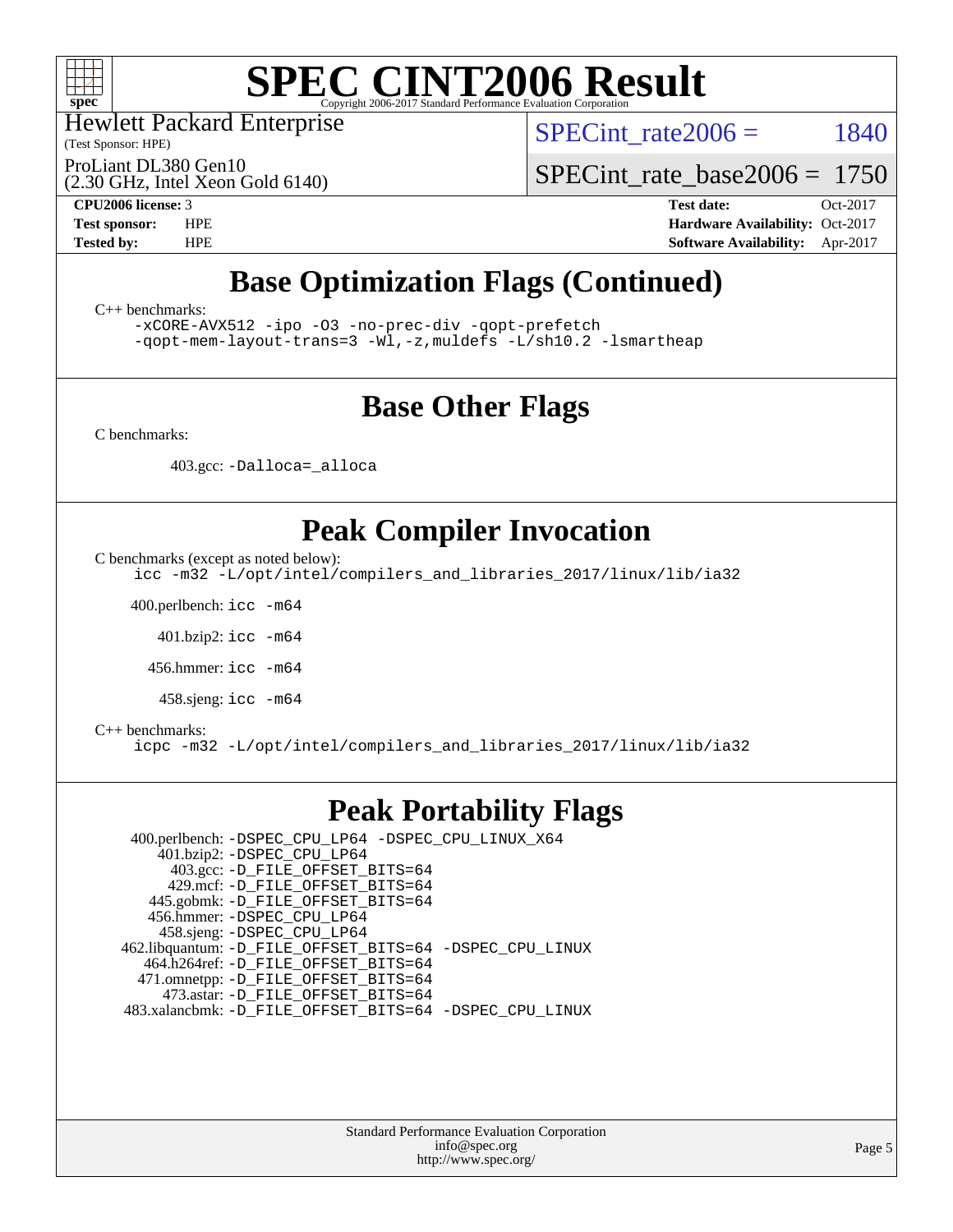

(Test Sponsor: HPE) Hewlett Packard Enterprise

SPECint rate $2006 = 1840$ 

ProLiant DL380 Gen10

(2.30 GHz, Intel Xeon Gold 6140)

[SPECint\\_rate\\_base2006 =](http://www.spec.org/auto/cpu2006/Docs/result-fields.html#SPECintratebase2006) 1750

**[CPU2006 license:](http://www.spec.org/auto/cpu2006/Docs/result-fields.html#CPU2006license)** 3 **[Test date:](http://www.spec.org/auto/cpu2006/Docs/result-fields.html#Testdate)** Oct-2017 **[Test sponsor:](http://www.spec.org/auto/cpu2006/Docs/result-fields.html#Testsponsor)** HPE **[Hardware Availability:](http://www.spec.org/auto/cpu2006/Docs/result-fields.html#HardwareAvailability)** Oct-2017 **[Tested by:](http://www.spec.org/auto/cpu2006/Docs/result-fields.html#Testedby)** HPE **[Software Availability:](http://www.spec.org/auto/cpu2006/Docs/result-fields.html#SoftwareAvailability)** Apr-2017

# **[Peak Optimization Flags](http://www.spec.org/auto/cpu2006/Docs/result-fields.html#PeakOptimizationFlags)**

#### [C benchmarks](http://www.spec.org/auto/cpu2006/Docs/result-fields.html#Cbenchmarks):

 400.perlbench: [-prof-gen](http://www.spec.org/cpu2006/results/res2017q4/cpu2006-20171031-50473.flags.html#user_peakPASS1_CFLAGSPASS1_LDCFLAGS400_perlbench_prof_gen_e43856698f6ca7b7e442dfd80e94a8fc)(pass 1) [-prof-use](http://www.spec.org/cpu2006/results/res2017q4/cpu2006-20171031-50473.flags.html#user_peakPASS2_CFLAGSPASS2_LDCFLAGS400_perlbench_prof_use_bccf7792157ff70d64e32fe3e1250b55)(pass 2) [-xCORE-AVX512](http://www.spec.org/cpu2006/results/res2017q4/cpu2006-20171031-50473.flags.html#user_peakPASS2_CFLAGSPASS2_LDCFLAGS400_perlbench_f-xCORE-AVX512)(pass 2)  $-par-num-threads=1(pass 1) -ipo(pass 2) -O3(pass 2)$  $-par-num-threads=1(pass 1) -ipo(pass 2) -O3(pass 2)$  $-par-num-threads=1(pass 1) -ipo(pass 2) -O3(pass 2)$  $-par-num-threads=1(pass 1) -ipo(pass 2) -O3(pass 2)$  $-par-num-threads=1(pass 1) -ipo(pass 2) -O3(pass 2)$  $-par-num-threads=1(pass 1) -ipo(pass 2) -O3(pass 2)$ [-no-prec-div](http://www.spec.org/cpu2006/results/res2017q4/cpu2006-20171031-50473.flags.html#user_peakPASS2_CFLAGSPASS2_LDCFLAGS400_perlbench_f-no-prec-div)(pass 2) [-auto-ilp32](http://www.spec.org/cpu2006/results/res2017q4/cpu2006-20171031-50473.flags.html#user_peakCOPTIMIZE400_perlbench_f-auto-ilp32) [-qopt-mem-layout-trans=3](http://www.spec.org/cpu2006/results/res2017q4/cpu2006-20171031-50473.flags.html#user_peakCOPTIMIZE400_perlbench_f-qopt-mem-layout-trans_170f5be61cd2cedc9b54468c59262d5d) 401.bzip2: [-prof-gen](http://www.spec.org/cpu2006/results/res2017q4/cpu2006-20171031-50473.flags.html#user_peakPASS1_CFLAGSPASS1_LDCFLAGS401_bzip2_prof_gen_e43856698f6ca7b7e442dfd80e94a8fc)(pass 1) [-prof-use](http://www.spec.org/cpu2006/results/res2017q4/cpu2006-20171031-50473.flags.html#user_peakPASS2_CFLAGSPASS2_LDCFLAGS401_bzip2_prof_use_bccf7792157ff70d64e32fe3e1250b55)(pass 2) [-xCORE-AVX512](http://www.spec.org/cpu2006/results/res2017q4/cpu2006-20171031-50473.flags.html#user_peakPASS2_CFLAGSPASS2_LDCFLAGS401_bzip2_f-xCORE-AVX512)(pass 2) [-par-num-threads=1](http://www.spec.org/cpu2006/results/res2017q4/cpu2006-20171031-50473.flags.html#user_peakPASS1_CFLAGSPASS1_LDCFLAGS401_bzip2_par_num_threads_786a6ff141b4e9e90432e998842df6c2)(pass 1) [-ipo](http://www.spec.org/cpu2006/results/res2017q4/cpu2006-20171031-50473.flags.html#user_peakPASS2_CFLAGSPASS2_LDCFLAGS401_bzip2_f-ipo)(pass 2) [-O3](http://www.spec.org/cpu2006/results/res2017q4/cpu2006-20171031-50473.flags.html#user_peakPASS2_CFLAGSPASS2_LDCFLAGS401_bzip2_f-O3)(pass 2) [-no-prec-div](http://www.spec.org/cpu2006/results/res2017q4/cpu2006-20171031-50473.flags.html#user_peakPASS2_CFLAGSPASS2_LDCFLAGS401_bzip2_f-no-prec-div)(pass 2) [-qopt-prefetch](http://www.spec.org/cpu2006/results/res2017q4/cpu2006-20171031-50473.flags.html#user_peakCOPTIMIZE401_bzip2_f-qopt-prefetch) [-auto-ilp32](http://www.spec.org/cpu2006/results/res2017q4/cpu2006-20171031-50473.flags.html#user_peakCOPTIMIZE401_bzip2_f-auto-ilp32) [-qopt-mem-layout-trans=3](http://www.spec.org/cpu2006/results/res2017q4/cpu2006-20171031-50473.flags.html#user_peakCOPTIMIZE401_bzip2_f-qopt-mem-layout-trans_170f5be61cd2cedc9b54468c59262d5d) 403.gcc: [-xCORE-AVX512](http://www.spec.org/cpu2006/results/res2017q4/cpu2006-20171031-50473.flags.html#user_peakOPTIMIZE403_gcc_f-xCORE-AVX512) [-ipo](http://www.spec.org/cpu2006/results/res2017q4/cpu2006-20171031-50473.flags.html#user_peakOPTIMIZE403_gcc_f-ipo) [-O3](http://www.spec.org/cpu2006/results/res2017q4/cpu2006-20171031-50473.flags.html#user_peakOPTIMIZE403_gcc_f-O3) [-no-prec-div](http://www.spec.org/cpu2006/results/res2017q4/cpu2006-20171031-50473.flags.html#user_peakOPTIMIZE403_gcc_f-no-prec-div) [-qopt-mem-layout-trans=3](http://www.spec.org/cpu2006/results/res2017q4/cpu2006-20171031-50473.flags.html#user_peakCOPTIMIZE403_gcc_f-qopt-mem-layout-trans_170f5be61cd2cedc9b54468c59262d5d) 429.mcf: basepeak = yes 445.gobmk: basepeak = yes 456.hmmer: [-xCORE-AVX512](http://www.spec.org/cpu2006/results/res2017q4/cpu2006-20171031-50473.flags.html#user_peakOPTIMIZE456_hmmer_f-xCORE-AVX512) [-ipo](http://www.spec.org/cpu2006/results/res2017q4/cpu2006-20171031-50473.flags.html#user_peakOPTIMIZE456_hmmer_f-ipo) [-O3](http://www.spec.org/cpu2006/results/res2017q4/cpu2006-20171031-50473.flags.html#user_peakOPTIMIZE456_hmmer_f-O3) [-no-prec-div](http://www.spec.org/cpu2006/results/res2017q4/cpu2006-20171031-50473.flags.html#user_peakOPTIMIZE456_hmmer_f-no-prec-div) [-unroll2](http://www.spec.org/cpu2006/results/res2017q4/cpu2006-20171031-50473.flags.html#user_peakCOPTIMIZE456_hmmer_f-unroll_784dae83bebfb236979b41d2422d7ec2) [-auto-ilp32](http://www.spec.org/cpu2006/results/res2017q4/cpu2006-20171031-50473.flags.html#user_peakCOPTIMIZE456_hmmer_f-auto-ilp32) [-qopt-mem-layout-trans=3](http://www.spec.org/cpu2006/results/res2017q4/cpu2006-20171031-50473.flags.html#user_peakCOPTIMIZE456_hmmer_f-qopt-mem-layout-trans_170f5be61cd2cedc9b54468c59262d5d) 458.sjeng: [-prof-gen](http://www.spec.org/cpu2006/results/res2017q4/cpu2006-20171031-50473.flags.html#user_peakPASS1_CFLAGSPASS1_LDCFLAGS458_sjeng_prof_gen_e43856698f6ca7b7e442dfd80e94a8fc)(pass 1) [-prof-use](http://www.spec.org/cpu2006/results/res2017q4/cpu2006-20171031-50473.flags.html#user_peakPASS2_CFLAGSPASS2_LDCFLAGS458_sjeng_prof_use_bccf7792157ff70d64e32fe3e1250b55)(pass 2) [-xCORE-AVX512](http://www.spec.org/cpu2006/results/res2017q4/cpu2006-20171031-50473.flags.html#user_peakPASS2_CFLAGSPASS2_LDCFLAGS458_sjeng_f-xCORE-AVX512)(pass 2)  $-par-num-threads=1(pass 1) -ipo(pass 2) -O3(pass 2)$  $-par-num-threads=1(pass 1) -ipo(pass 2) -O3(pass 2)$  $-par-num-threads=1(pass 1) -ipo(pass 2) -O3(pass 2)$  $-par-num-threads=1(pass 1) -ipo(pass 2) -O3(pass 2)$  $-par-num-threads=1(pass 1) -ipo(pass 2) -O3(pass 2)$  $-par-num-threads=1(pass 1) -ipo(pass 2) -O3(pass 2)$ [-no-prec-div](http://www.spec.org/cpu2006/results/res2017q4/cpu2006-20171031-50473.flags.html#user_peakPASS2_CFLAGSPASS2_LDCFLAGS458_sjeng_f-no-prec-div)(pass 2) [-unroll4](http://www.spec.org/cpu2006/results/res2017q4/cpu2006-20171031-50473.flags.html#user_peakCOPTIMIZE458_sjeng_f-unroll_4e5e4ed65b7fd20bdcd365bec371b81f) [-auto-ilp32](http://www.spec.org/cpu2006/results/res2017q4/cpu2006-20171031-50473.flags.html#user_peakCOPTIMIZE458_sjeng_f-auto-ilp32) [-qopt-mem-layout-trans=3](http://www.spec.org/cpu2006/results/res2017q4/cpu2006-20171031-50473.flags.html#user_peakCOPTIMIZE458_sjeng_f-qopt-mem-layout-trans_170f5be61cd2cedc9b54468c59262d5d) 462.libquantum: basepeak = yes 464.h264ref: [-prof-gen](http://www.spec.org/cpu2006/results/res2017q4/cpu2006-20171031-50473.flags.html#user_peakPASS1_CFLAGSPASS1_LDCFLAGS464_h264ref_prof_gen_e43856698f6ca7b7e442dfd80e94a8fc)(pass 1) [-prof-use](http://www.spec.org/cpu2006/results/res2017q4/cpu2006-20171031-50473.flags.html#user_peakPASS2_CFLAGSPASS2_LDCFLAGS464_h264ref_prof_use_bccf7792157ff70d64e32fe3e1250b55)(pass 2) [-xCORE-AVX512](http://www.spec.org/cpu2006/results/res2017q4/cpu2006-20171031-50473.flags.html#user_peakPASS2_CFLAGSPASS2_LDCFLAGS464_h264ref_f-xCORE-AVX512)(pass 2) [-par-num-threads=1](http://www.spec.org/cpu2006/results/res2017q4/cpu2006-20171031-50473.flags.html#user_peakPASS1_CFLAGSPASS1_LDCFLAGS464_h264ref_par_num_threads_786a6ff141b4e9e90432e998842df6c2)(pass 1) [-ipo](http://www.spec.org/cpu2006/results/res2017q4/cpu2006-20171031-50473.flags.html#user_peakPASS2_CFLAGSPASS2_LDCFLAGS464_h264ref_f-ipo)(pass 2) [-O3](http://www.spec.org/cpu2006/results/res2017q4/cpu2006-20171031-50473.flags.html#user_peakPASS2_CFLAGSPASS2_LDCFLAGS464_h264ref_f-O3)(pass 2) [-no-prec-div](http://www.spec.org/cpu2006/results/res2017q4/cpu2006-20171031-50473.flags.html#user_peakPASS2_CFLAGSPASS2_LDCFLAGS464_h264ref_f-no-prec-div)(pass 2) [-unroll2](http://www.spec.org/cpu2006/results/res2017q4/cpu2006-20171031-50473.flags.html#user_peakCOPTIMIZE464_h264ref_f-unroll_784dae83bebfb236979b41d2422d7ec2) [-qopt-mem-layout-trans=3](http://www.spec.org/cpu2006/results/res2017q4/cpu2006-20171031-50473.flags.html#user_peakCOPTIMIZE464_h264ref_f-qopt-mem-layout-trans_170f5be61cd2cedc9b54468c59262d5d) [C++ benchmarks:](http://www.spec.org/auto/cpu2006/Docs/result-fields.html#CXXbenchmarks) 471.omnetpp: [-prof-gen](http://www.spec.org/cpu2006/results/res2017q4/cpu2006-20171031-50473.flags.html#user_peakPASS1_CXXFLAGSPASS1_LDCXXFLAGS471_omnetpp_prof_gen_e43856698f6ca7b7e442dfd80e94a8fc)(pass 1) [-prof-use](http://www.spec.org/cpu2006/results/res2017q4/cpu2006-20171031-50473.flags.html#user_peakPASS2_CXXFLAGSPASS2_LDCXXFLAGS471_omnetpp_prof_use_bccf7792157ff70d64e32fe3e1250b55)(pass 2) [-xCORE-AVX512](http://www.spec.org/cpu2006/results/res2017q4/cpu2006-20171031-50473.flags.html#user_peakPASS2_CXXFLAGSPASS2_LDCXXFLAGS471_omnetpp_f-xCORE-AVX512)(pass 2) [-par-num-threads=1](http://www.spec.org/cpu2006/results/res2017q4/cpu2006-20171031-50473.flags.html#user_peakPASS1_CXXFLAGSPASS1_LDCXXFLAGS471_omnetpp_par_num_threads_786a6ff141b4e9e90432e998842df6c2)(pass 1) [-ipo](http://www.spec.org/cpu2006/results/res2017q4/cpu2006-20171031-50473.flags.html#user_peakPASS2_CXXFLAGSPASS2_LDCXXFLAGS471_omnetpp_f-ipo)(pass 2) [-O3](http://www.spec.org/cpu2006/results/res2017q4/cpu2006-20171031-50473.flags.html#user_peakPASS2_CXXFLAGSPASS2_LDCXXFLAGS471_omnetpp_f-O3)(pass 2) [-no-prec-div](http://www.spec.org/cpu2006/results/res2017q4/cpu2006-20171031-50473.flags.html#user_peakPASS2_CXXFLAGSPASS2_LDCXXFLAGS471_omnetpp_f-no-prec-div)(pass 2) [-qopt-ra-region-strategy=block](http://www.spec.org/cpu2006/results/res2017q4/cpu2006-20171031-50473.flags.html#user_peakCXXOPTIMIZE471_omnetpp_f-qopt-ra-region-strategy_430aa8f7c220cbde92ae827fa8d9be32)  [-qopt-mem-layout-trans=3](http://www.spec.org/cpu2006/results/res2017q4/cpu2006-20171031-50473.flags.html#user_peakCXXOPTIMIZE471_omnetpp_f-qopt-mem-layout-trans_170f5be61cd2cedc9b54468c59262d5d) [-Wl,-z,muldefs](http://www.spec.org/cpu2006/results/res2017q4/cpu2006-20171031-50473.flags.html#user_peakEXTRA_LDFLAGS471_omnetpp_link_force_multiple1_74079c344b956b9658436fd1b6dd3a8a) [-L/sh10.2 -lsmartheap](http://www.spec.org/cpu2006/results/res2017q4/cpu2006-20171031-50473.flags.html#user_peakEXTRA_LIBS471_omnetpp_SmartHeap_b831f2d313e2fffa6dfe3f00ffc1f1c0)  $473$ .astar: basepeak = yes 483.xalancbmk: basepeak = yes